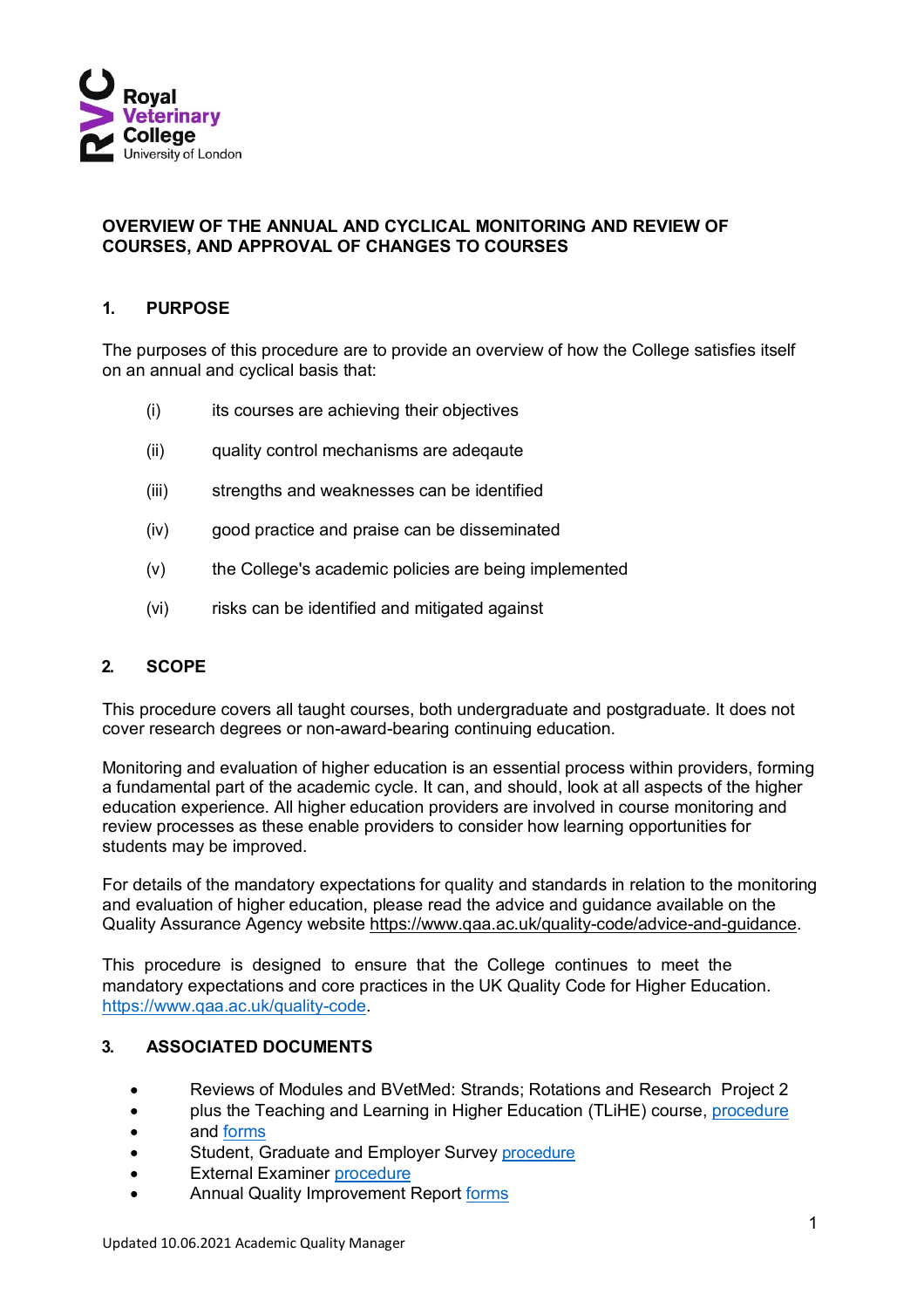- Annual Quality Improvement Reporting [process](https://www.rvc.ac.uk/Media/Default/About/Academic%20Quality,%20Regulations%20and%20Procedures/Academic%20Quality%20Assurance%20and%20Enhancement%20Procedures/Annual%20Quality%20Improvement%20Reporting%20Process/AQAEP%20ANNUAL%20QUALITY%20IMPROVEMENT%20REPORTING%20PROCESS.pdf)
- Guidelines for Periodic Review
- Design and Approval of Courses
- [Module Development and Approval](https://www.rvc.ac.uk/about/the-rvc/academic-quality-regulations-procedures/modules)

### **4. PROCEDURE**

- 4.1 All courses are monitored continuously by the Learning, Teaching and Assessment Committee (LTAC) and the Teaching Quality Committee (TQC), which monitors all aspects of teaching quality (all taught courses).
- 4.2 There is an annual cycle of monitoring courses (see Fig 1). The Course Management Committee (CMC) uses the Annual Quality Improvement Reporting process to assure itself that its courses are running successfully.
- 4.3 All of the College's Courses are subject to periodic review every six years. For further details, see the [Guidelines for Periodic Review.](https://www.rvc.ac.uk/about/the-rvc/academic-quality-regulations-procedures/periodic-review-guidelines) All required and/or recommended actions from Periodic Review reports are to be inserted into the Annual Quality Improvement

Report action plan by the Course Director, once the Periodic Review report has been approved by the Teaching Quality Committee and Academic Board. Actions will be monitored through the Annual Quality Improvement Report process.

Courses might be excused from being required to submit an AQIR for the current academic year if the Periodic Review of the course takes place at the end of a that academic year/cycle.

- 4.4 Occasionally proposals are made to change a course from what had been approved at the time of validation. Depending upon the change(s) required, various stages of approval are required, (see Fig 2).
- 4.5 Where changes to a course are proposed which will significantly affect the students already registered on the course e.g. changes to the assessment or learning outcomes, the affected students must be consulted with in accordance with the General Regulations for Study and Award.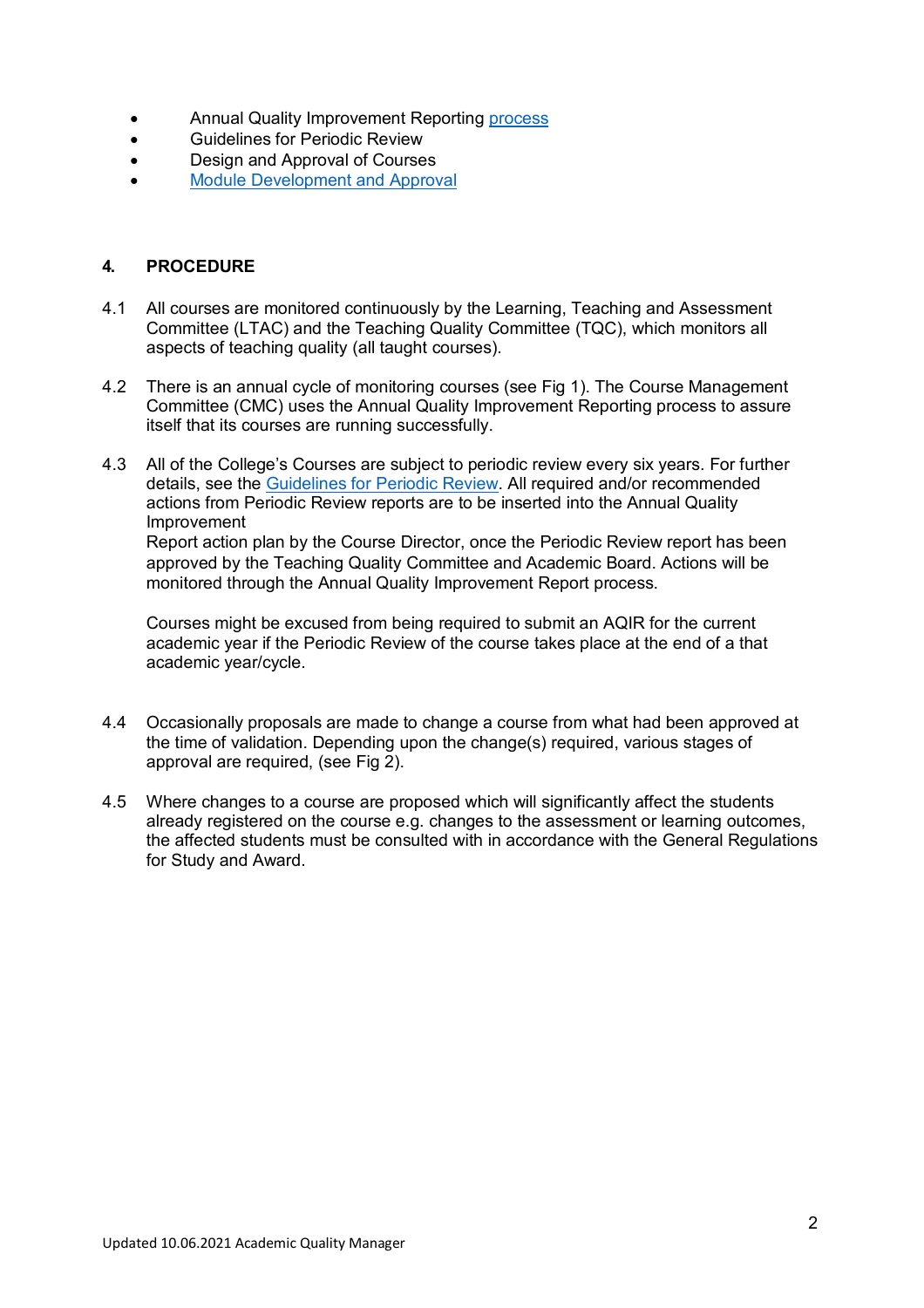#### **Fig1: Annual cycle of monitoring and review of courses**



#### **MONITORING & REVIEW OF COURSES**